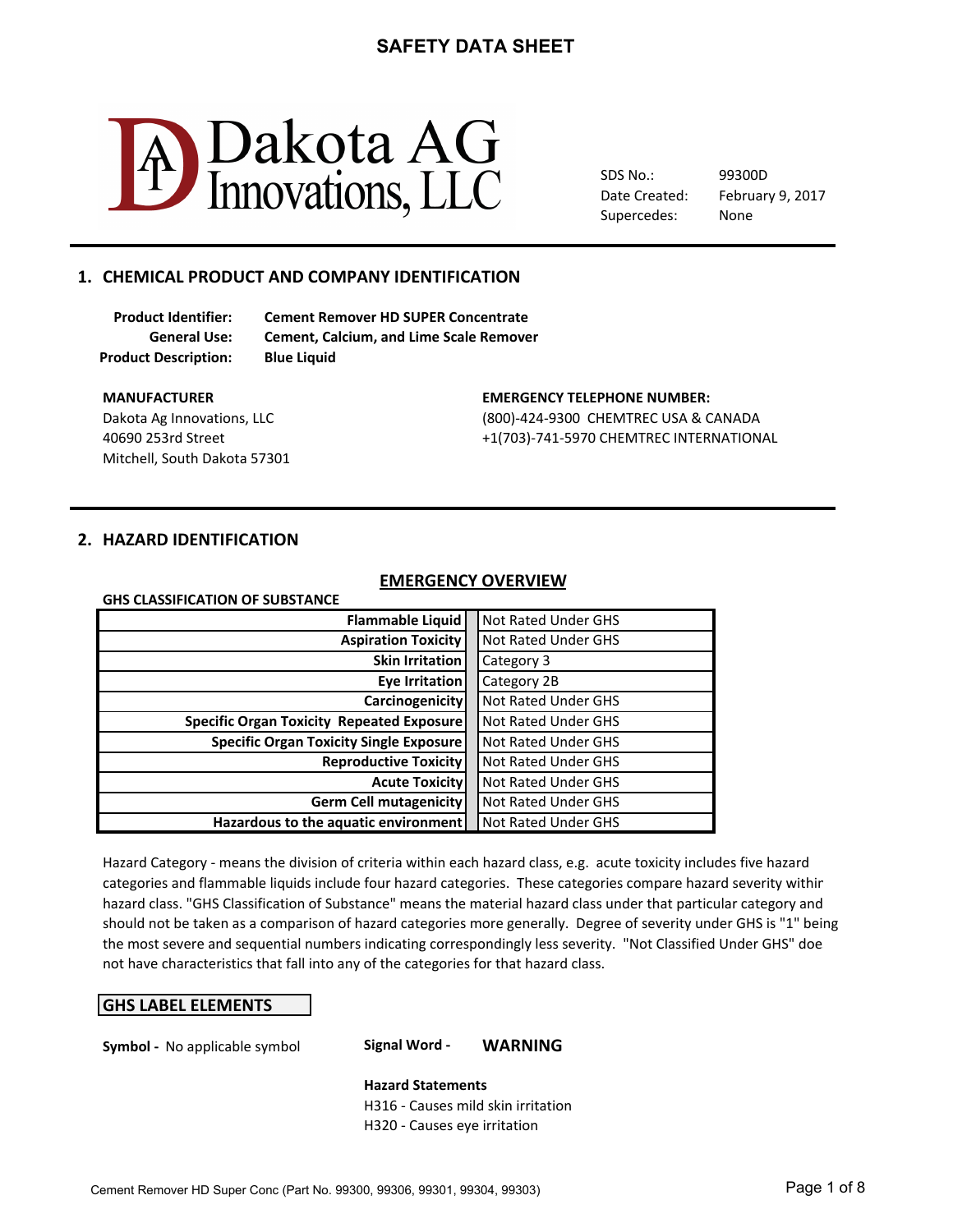# **Precautionary Statements General:** P101-If medical advice is needed, have product container or label at hand. P103-Read label before use. **Prevention:** P264 - Wash hands thoroughly after handling. **Response:** P305+P351+P338 - IF IN EYES: Rinse cautiously with water for several minutes. Remove contact lenses, if present and easy to do. Continue rinsing. P337+P313 - If eye irritation persists: Get medical advice/attention. **Storage/Disposal:** P403+235+404-Store in well-ventilated place. Keep cool. Store in closed container. P501-Dispose of contents/container in accordance with local/regional/federal regulations.

**UN GHS** According to the Globally Harmonized Standard for Classification and Labeling (GHS), this product is considered hazardous based on potential for eye irritation with direct contact with the concentrated liquid product.

### **3. COMPOSITION/INFORMATION ON INGREDIENTS**

| Component                             | <u>wt%</u> | <b>CAS Registry #</b> |
|---------------------------------------|------------|-----------------------|
| Salt Complex                          | $12 - 15$  | Mixed                 |
| Urea Monohydrochloride                | $10 - 15$  | 506-89-8              |
| Alcohols, C9-11 ethoxylated, < 2.5 EO | $1 - 3$    | 68439-46-3            |
| <b>Organic Acid Mixture</b>           | $1 - 6$    | Mixed                 |
| Mineral Acids                         | $\leq 1$   | 7664-38-2, 7647-01-0  |

balance is water and components at <1%

### **4. FIRST AID MEASURES**

#### **INHALATION:**

Remove to fresh air and keep at rest in a comfortable position. Get medical attention if symptoms persist after moving to fresh air. Give oxygen if available, symptoms persist, and medical attention is not immediate.

#### **EYE CONTACT:**

Remove contact lens (if present). Rinse eyes immediately with plenty of clean water for at least 15 minutes. If necessary, gently hold the eyelid open during the flush. If eye irritation persists, seek medical attention.

#### **SKIN CONTACT:**

Wash skin with mild soap solution to remove material. Product is acidic and can irritate skin with prolonged contact. Wash immediately with mild soap and water to remove from skin.

#### **INGESTION:**

Ingestion is not a likely route of entry if used in accordance with manufacturer's instructions. If ingestion occurs, seek immediate medical attention as acidity may cause gastrointestinal distress.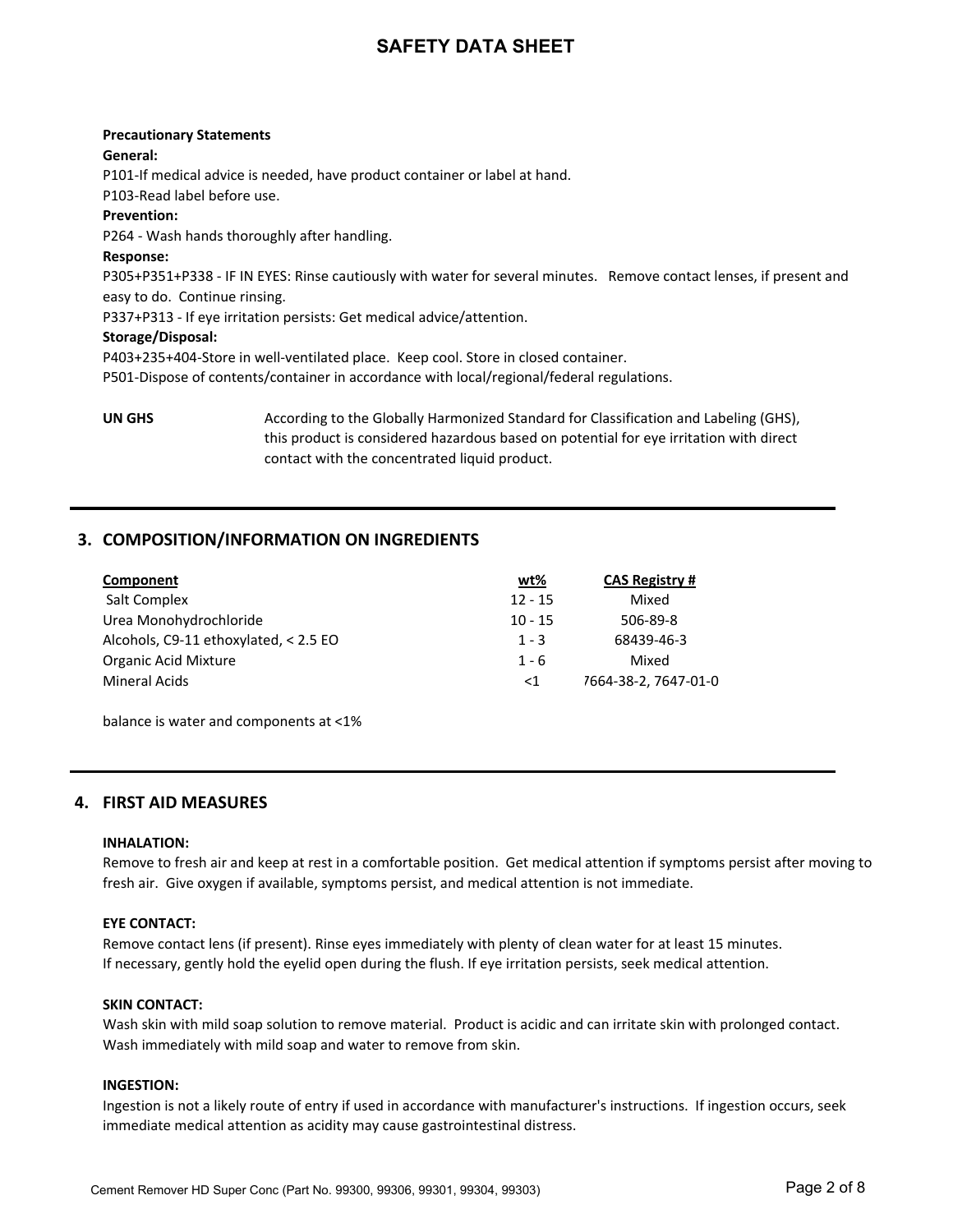#### **5. FIRE FIGHTING MEASURES**

**Flashpoint and Method:** Not Applicable **Flammable Limits:** Not Applicable **Autoignition Temperature:** Not Applicable

#### **GENERAL HAZARD:**

Product is water based and not likely to contribute to a fire.

#### **FIRE FIGHTING INSTRUCTIONS:**

Water fog or fine spray; dry chemical fire extinguishers; carbon dioxide fire extinguishers; foam; alcohol resistant foams (ATC type). Use water fog or fine spray for cooling exposed containers to control heating.

#### **FIRE FIGHTING EQUIPMENT:**

In the event of a fire, wear full protective clothing and NIOSH-approved self-contained breathing apparatus with full facepiece operated in the pressure demand or other positive pressure mode. For small outdoor fires, which may be easily extinguished with a portable fire extinguisher, use of protective equipment is generally unnecessary.

#### **FURTHER INFORMATION:**

During a fire, hot liquid presents a splash and irritating burn hazard.

#### **HAZARDOUS COMBUSTION PRODUCTS:**

Carbon monoxide, carbon dioxide, and some organics depending on the heat of the fire.

### **6. ACCIDENTAL RELEASE MEASURES**

#### **LAND SPILL RESPONSE:**

Absorb small spills with inert material such as sand or earth. Containerize waste material. Dike large spills to contain the area of the spill. Use clean up procedures that minimize contamination to earth or water bodies.

#### **WATER SPILL:**

Material is water based and is expected to mix immediately with the water body. Collection will be difficult but restrict transfer to the localized spill area in the case of a large spill (many gallons) by diking or other means as this product is aquatically toxic.

#### **RECOMMENDED DISPOSAL:**

Disposal options may be dictated by other materials mixed with this material. Dispose of in accordance with local, state, and federal regulations using methods which consider recycling/reclamation.

### **7. HANDLING AND STORAGE**

**STORAGE TEMPERATURE: Ambient STORAGE PRESSURE: Atmospheric**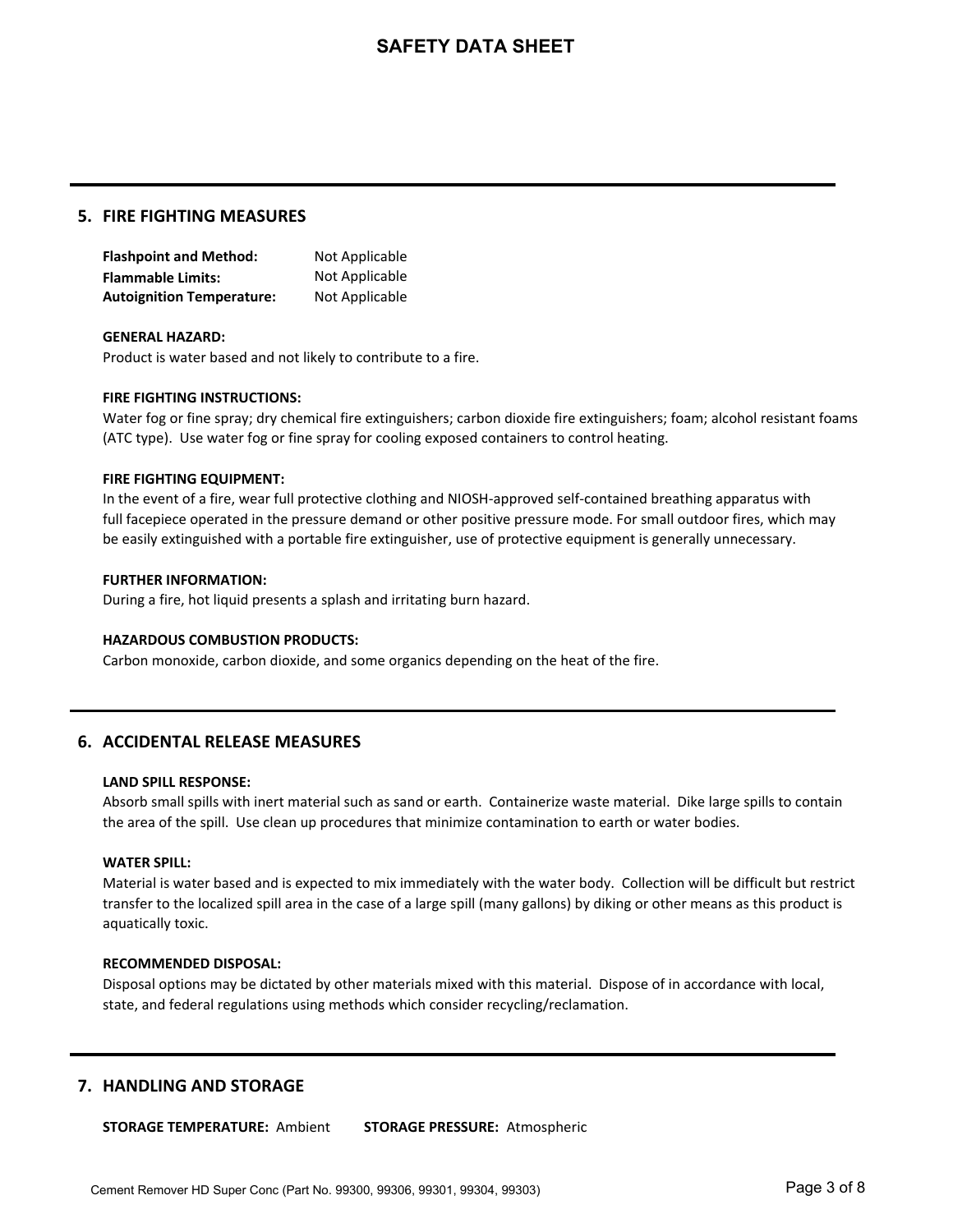#### **GENERAL:**

Keep the container tightly closed. Store in a dry, cool, and well-ventilated place away from incompatible materials such as oxidizing agents and bases.

### **8. EXPOSURE CONTROLS/PERSONAL PROTECTION**

#### OSHA HAZARDOUS COMPONENTS (29 CFR 1910.1200 and other agencies)

|                                |                  |                        | <b>EXPOSURE LIMITS 8 hrs TWA (ppm)</b> |                  |                      |
|--------------------------------|------------------|------------------------|----------------------------------------|------------------|----------------------|
| Component                      | <b>OSHA PEL</b>  | <b>ACGIH TLV</b>       | <b>NIOSH REL</b>                       | <b>AIHA WEEL</b> | Other                |
| Urea<br>Monohydrochloride      | None Established | None Established       | None Established                       | None Established |                      |
| Alcohols, C9-11<br>ethoxylated | None Established | None Established       | None Established                       | None Established |                      |
| Organic Acids                  | None Established | None Established       | None Established                       | None Established |                      |
| Hydrogen Chloride              | $7 \text{ mg/m}$ | 2.98 mg/m <sup>3</sup> | $7 \text{ mg/m}$                       | None Established | 3 mg/m $3$ (DFG DAK) |

DFG MAK - Federal Republic of Germany Maximum Concentration Values at the Workplace

#### **ENGINEERING CONTROLS:**

Provide adequate general and local exhaust ventilation to maintain exposure below established exposure limits. Provide eyewash stations and safety showers in locations available to material users. Provide hand washing facilities for routine use by personnel using the material.

#### **PERSONAL PROTECTION:**

Splash goggles and apron should be worn when pouring this material to avoid contact with the liquid. Hand protection is recommended when there is possible direct contact with the liquid. Glove choice should be appropriate for acidic blend and the specific activity being performed. NOTE: nitrile gloves are a general purpose glove available in a wide variety of thicknesses and protect against most chemicals. Respiratory protection should be appropriate for exposure and utilized if ventilation cannot be established to adequately maintain exposure within exposure limits such as might occur when cleaning up spills.

#### **EXPOSURE EVALUATION:**

This product in concentrated form is not expected to create a respiratory hazard other than as a mist. Primary hazard is direct contact with skin and eyes.

### **9. PHYSICAL AND CHEMICAL PROPERTIES**

| <b>Vapor Pressure:</b>   | Not Available       | <b>Vapor Density:</b>    | Not Available |
|--------------------------|---------------------|--------------------------|---------------|
| <b>Specific Gravity:</b> | approx. $1.1$ gm/cc | <b>Evaporation Rate:</b> | No Available  |
| Solubility in Water:     | Miscible with water | <b>Freezing Point:</b>   | Not Available |
|                          |                     | Odor:                    | Citrus        |
| pH:                      | 2.5                 | Appearance:              | Blue          |
| <b>Boiling Point:</b>    | Not Available       | <b>Physical State:</b>   | Liguid        |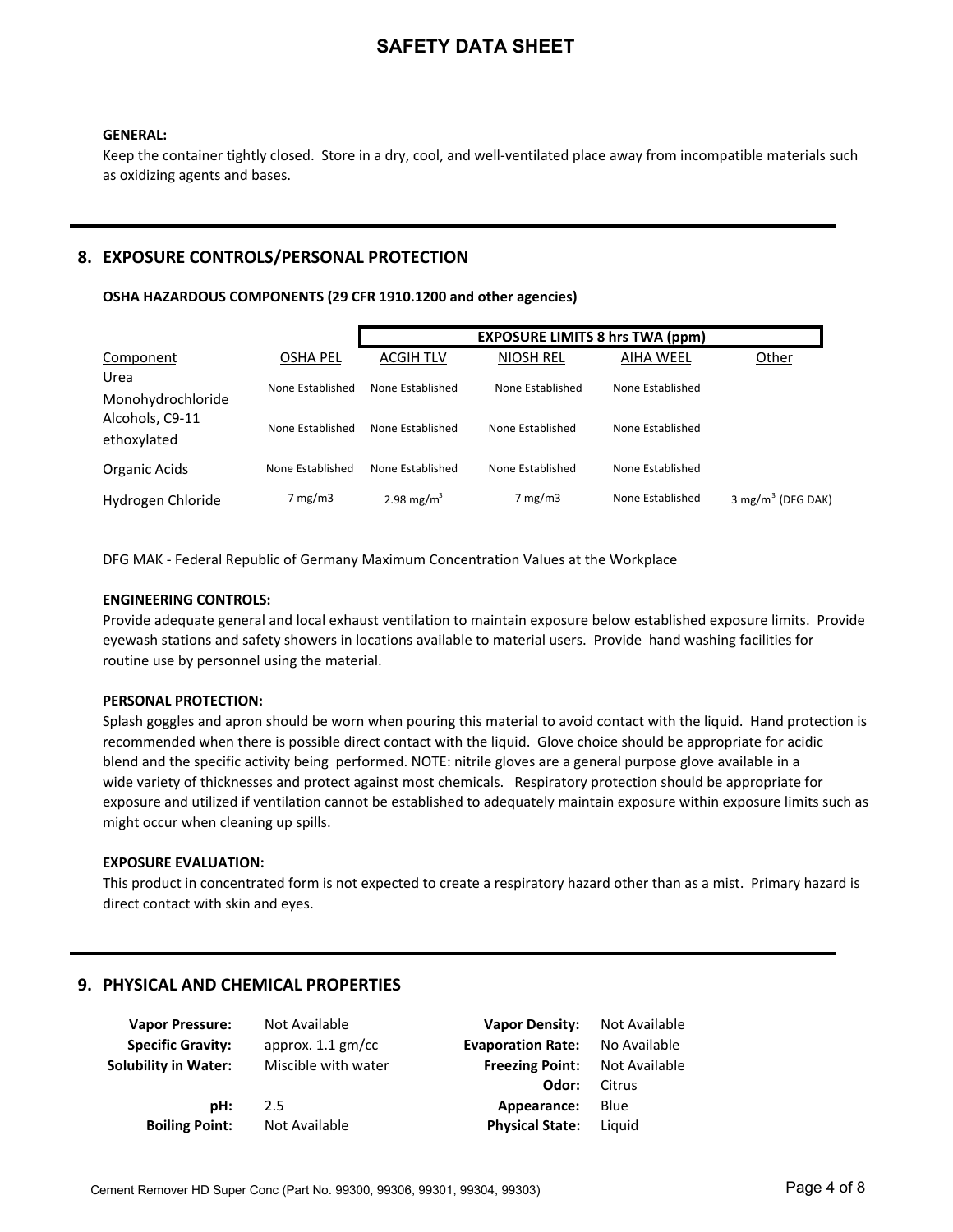**Viscosity:** Not Available **Flammable Range:** Not Applicable **Flash Point:** Not Applicable **Comment:** Mot Applicable **Low** 

### **10. STABILITY AND REACTIVITY**

#### **GENERAL:**

No dangerous reactions known under normal use conditions.

#### **INCOMPATIBLE MATERIALS AND CONDITIONS TO AVOID:**

Will produce heat if concentrated product is mixed with strong bases. Do not mix with strong oxidizers or solvents.

#### **HAZARDOUS DECOMPOSITION:**

Decomposition products are expected to be less hazardous than the product, itself.

### **11. TOXICOLOGICAL INFORMATION**

| <b>TOXICITY TO ANIMALS:</b> |                   |                   |                |
|-----------------------------|-------------------|-------------------|----------------|
| Component                   | <b>Acute Test</b> | Value             | <b>Species</b> |
| Urea monohydrochloride      | LD50 oral         | 1121 mg/kg        | rat            |
| 2-hydroxypropanoic acid     | LD50 oral         | 4875 mg/kg        | mouse          |
| 2-hydroxypropanoic acid     | LD50 oral         | 3543 mg/kg        | rat            |
| 2-hydroxypropanoic acid     | LD50 skin         | $>2$ gm/kg        | rabbit         |
| 2-hydroxypropanoic acid     | Draize test-eve   | 750 ug - severe   | rabbit         |
| 2-hydroxypropanoic acid     | Draize test-skin  | 5 mg/24h - severe | rabbit         |

#### **ROUTES OF ENTRY:**

Primary routes of entry are skin and eyes. Volatile components are not of sufficient concentration for vapor to be an inhalation hazard. A mist will present an inhalation hazard irritating to respiratory tissue.

#### **CHRONIC EFFECTS ON HUMANS:**

Not expected to have chronic effects on humans.

#### Eyes:

Concentrated liquid is irritating to the eyes. Not expected to result in eye damage if eyes are washed out promptly.

#### **Skin:**

Irritating to the skin but not expected to have long lasting effects on the skin unless left in place for long periods of time.

#### **Ingestion:**

Not an expected route of exposure. Large quantities of the acidic material may cause digestive issues.

#### **Inhalation:**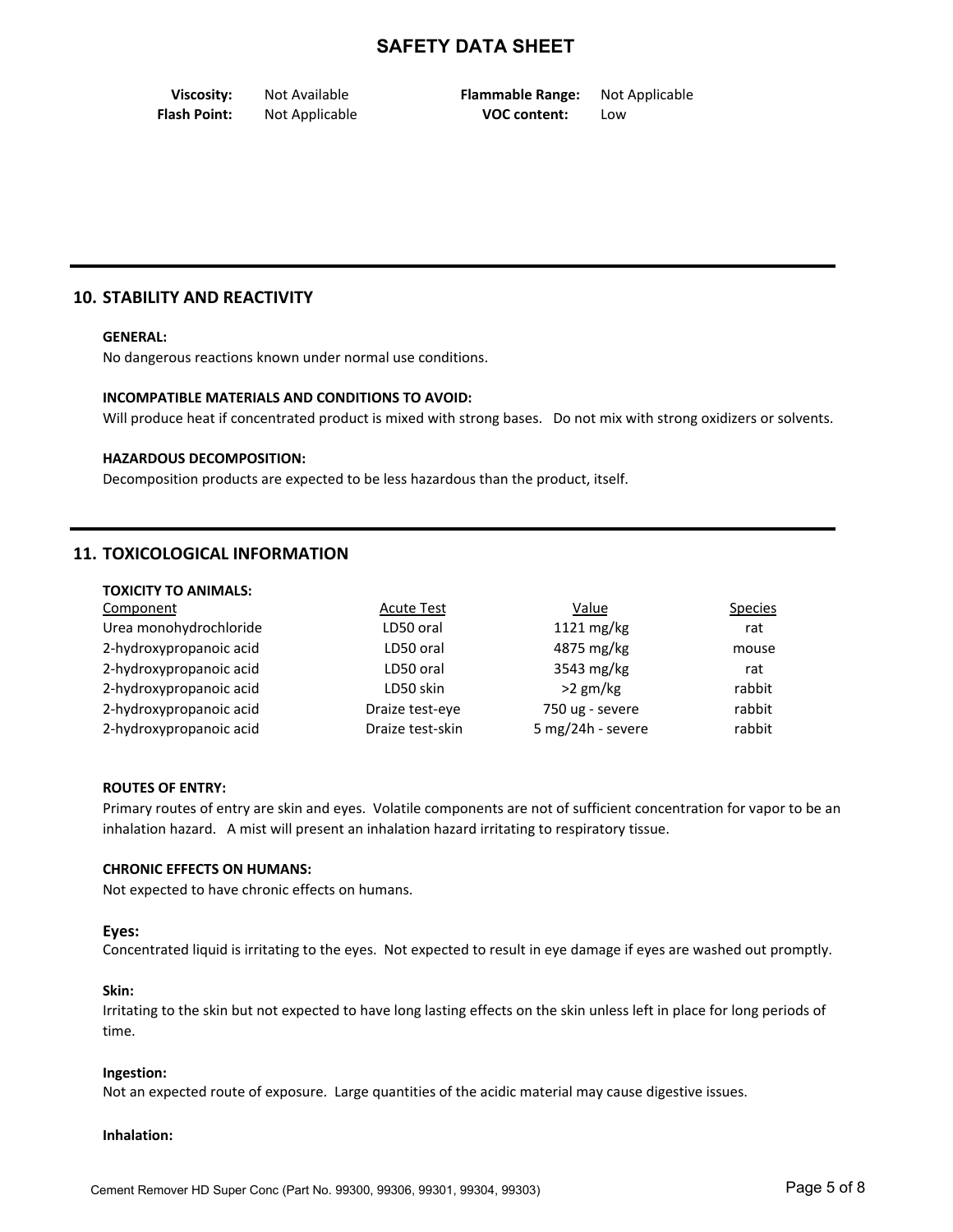Not an important route of exposure unless introduced as a mist. Product is acidic and will be irritating to the respiratory system in mist form. Vapor is not expected to be appreciable based on low concentration of volatile components.

## **12. ECOLOGICAL INFORMATION**

| <b>Species</b>    | <b>Test Information</b> | Concentration | Component |
|-------------------|-------------------------|---------------|-----------|
| No data available |                         |               |           |

### **PRODUCTS OF BIODEGRADATION:**

Product is expected to readily biodegrade with products of biodegradation expected to be less toxic than the product, itself. Large volume of spilled material in a water body may temporarily alter pH.

### **13. DISPOSAL CONSIDERATIONS**

Dispose of any waste in compliance with local, state, and federal regulations. Determine EPA RCRA waste categorization at the time of disposal as mixing with other materials may change its categorization. Containers may contain residue that needs to be addressed at time of disposal. Recycling containers needs to address any remaining residues.

### **14. TRANSPORT INFORMATION**

The following proper shipping name, hazard class and packing group are in accordance to 49 CFR Department of Transportation (U.S. DOT) regulatory requirements from 172.101 Hazardous Materials Table

| 49 CFR Shipping Information         | <b>Cement Remover HD SUPER</b>                                                                                                                                                                             |
|-------------------------------------|------------------------------------------------------------------------------------------------------------------------------------------------------------------------------------------------------------|
| <b>Symbols</b>                      | "G" - identifies proper shipping names for which one or<br>more technical names of the hazardous material must be<br>entered in parantheses, in association with the basic<br>description. See 172.203(k). |
| <b>UN Number</b>                    | <b>Not Regulated</b>                                                                                                                                                                                       |
| <b>Proper Shipping Name</b>         |                                                                                                                                                                                                            |
| <b>Hazard Class</b>                 |                                                                                                                                                                                                            |
| <b>Packing Group</b>                |                                                                                                                                                                                                            |
| Label Codes                         |                                                                                                                                                                                                            |
| <b>Special Provisions (172.102)</b> |                                                                                                                                                                                                            |
| <b>Packaging - Exceptions</b>       |                                                                                                                                                                                                            |
| <b>Packaging - Nonbulk</b>          |                                                                                                                                                                                                            |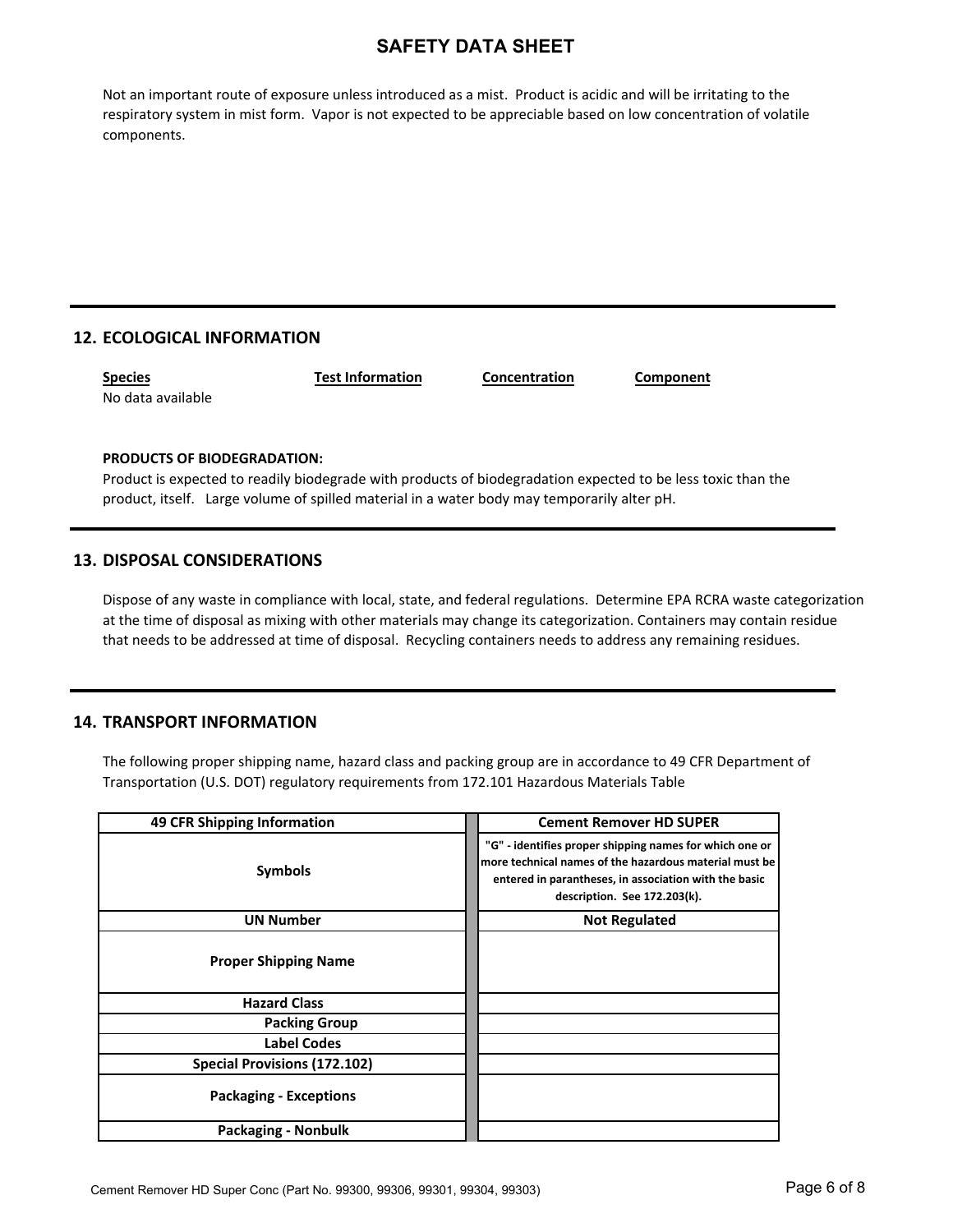| Packaging - bulk                                      |  |
|-------------------------------------------------------|--|
| <b>Quantity Limitations - Passenger aircraft/rail</b> |  |
| <b>Quantity Limitations - Cargo aircraft only</b>     |  |
| <b>Vessel stowage - Location</b>                      |  |
| <b>Vessel stowage - Other</b>                         |  |

### **15. REGULATORY INFORMATION**

**Chemical Inventory Status** Ingredients listed on: TSCA, DSL, Japan, and EC inventories.

**SARA Section 302 - Emergency Planning Notification - None SARA Section 304 - Emergency Release Notification - None** SARA 311/312 - Hazard categories for SARA Section 311/312 Reporting -**CERCLA - Hazardous Substance - RCRA Hazardous Waste Classification - None** 

**California Proposition 65:**

Ethylene oxide may be a trace contaminant in an ingredient. Ethylene oxide is on the Prop 65 chemical list. No other known components are on the CA Prop 65 list.

### **16. OTHER INFORMATION**

### **UNITED STATES NATIONAL FIRE PROTECTION ASSOCIATION (U.S. NFPA)**

NFPA 704 "fire diamond" is used by emergency personnel to quickly identify the risks posed by the material during response to a fire or a spill or other unusual event.



Created on:

### **NFPA rating explanation as applied to**

**FLAMMABILITY 0** - Materials that will not burn under typical fire conditions. Materials will not burn in air when exposed to a temperature of 1500 F/820 C for a period of 5 minutes.

**HEALTH 1** - Exposure would cause irritation with only minor residual injury. not reactive with water. **REACTIVITY 0** - Normally stable, even under fire exposure conditions, and

**SPECIAL** - contains special symbols applicable to the material. In this case there are no applicable special conditions.

> Cheryl Sykora, CIH, CSP, CHMM Registered Specialist, SDS and Label Authoring #118534 LEGEND TECHNICAL SERVICES, INC. 88 Empire Drive, Saint Paul, Minnesota 55103 651-221-4085